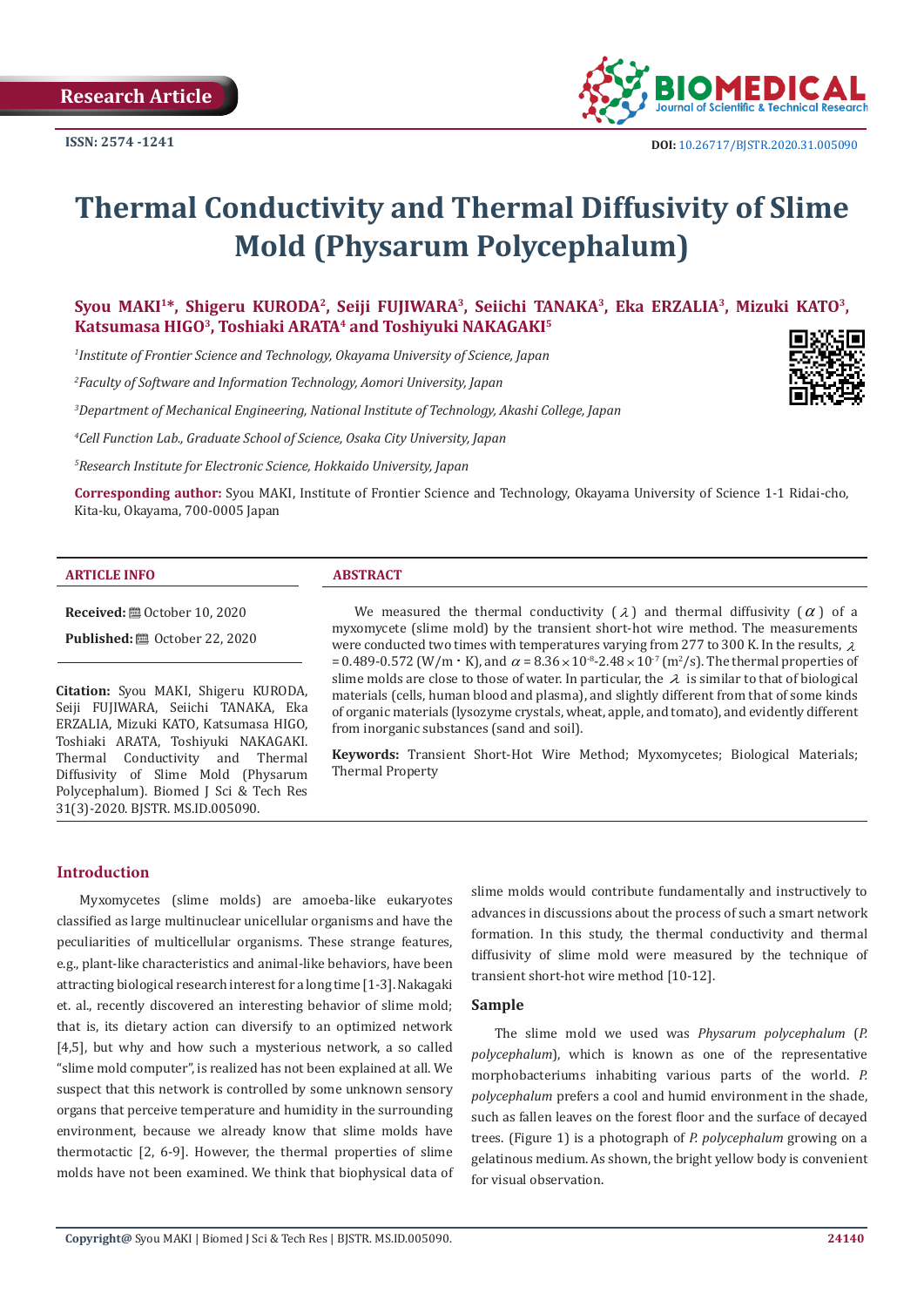

**Figure 1:** Myxomycetes (*Physarum polycephalum*) on the agarose gel medium

## **Equipment**



**Figure 2:** Transient short-hot-wire probe made of Pt.

The transient short-hot wire method has the capability of simultaneously measuring the thermal conductivity and thermal diffusivity of samples with a small volume. Various kinds of rare substances, i.e., refrigerants [12], molten polymers [13], molten carbonates [14], and protein crystals [11,15], have been investigated by this method. (Figure 2a) shows the probe used in this method. As shown in (Figure 2b), the wire was made of platinum (Pt) with a diameter of  $30 \mu$  m (NILACO Co. Ltd) and a length of 7.2 mm. This was welded to the ends of Pt lead terminals and was horizontally bridged there. Using the same material for

the wire and the terminals allowed us to avoid the See beck effect that happens when a heating power is instantly supplied to the probe. The lead terminals (diameter 2.0 mm) were connected by acrylic jigs and fixed to the foundation lid. A voltage application line and a voltage measurement line were connected to the other end of the terminals. (Figure 3) is a schematic illustration of the electric circuit, including the probe. The probe part is identified by the broken line. The circuit has a DC power supply (6240B, ADCMT Co. Ltd.), an AD converter (USB-2408, Measurement Computing Co., Ltd), and a standard resistance of  $10\Omega$  (2792A05, Yokogawa Test & Measurement Co., Ltd.). The DC power supply was modulated to use the random sweep mode in the measurement.



**Figure 3:** Schematic illustration of the electric circuit. The broken line shows the part of the probe.

The sampling rate and the resolution of the AD converter were set to 100 Hz and 24 bits, respectively. In the first stage of the measurement, a small current was supplied to the probe for 5 seconds in order to detect the temperature of the samples, then a large electric current (heating current) was supplied continuously. Prior to the measurement, the volume of the current and the heating time were adjusted with pure water so that only the wire part was locally heated and the rise in the temperature of the lead terminals became negligibly small. The electric current and the heating time were decided as 120 mA and 5 s, respectively. The voltage of the probe was recorded during the measurement, and the transient rise in the temperature of the wire was automatically calculated by the PC. As a consequence, we could measure the thermal properties of the samples by analyzing the gradient and the intercept of the temperature response, the practical procedure of which is explained in the next section.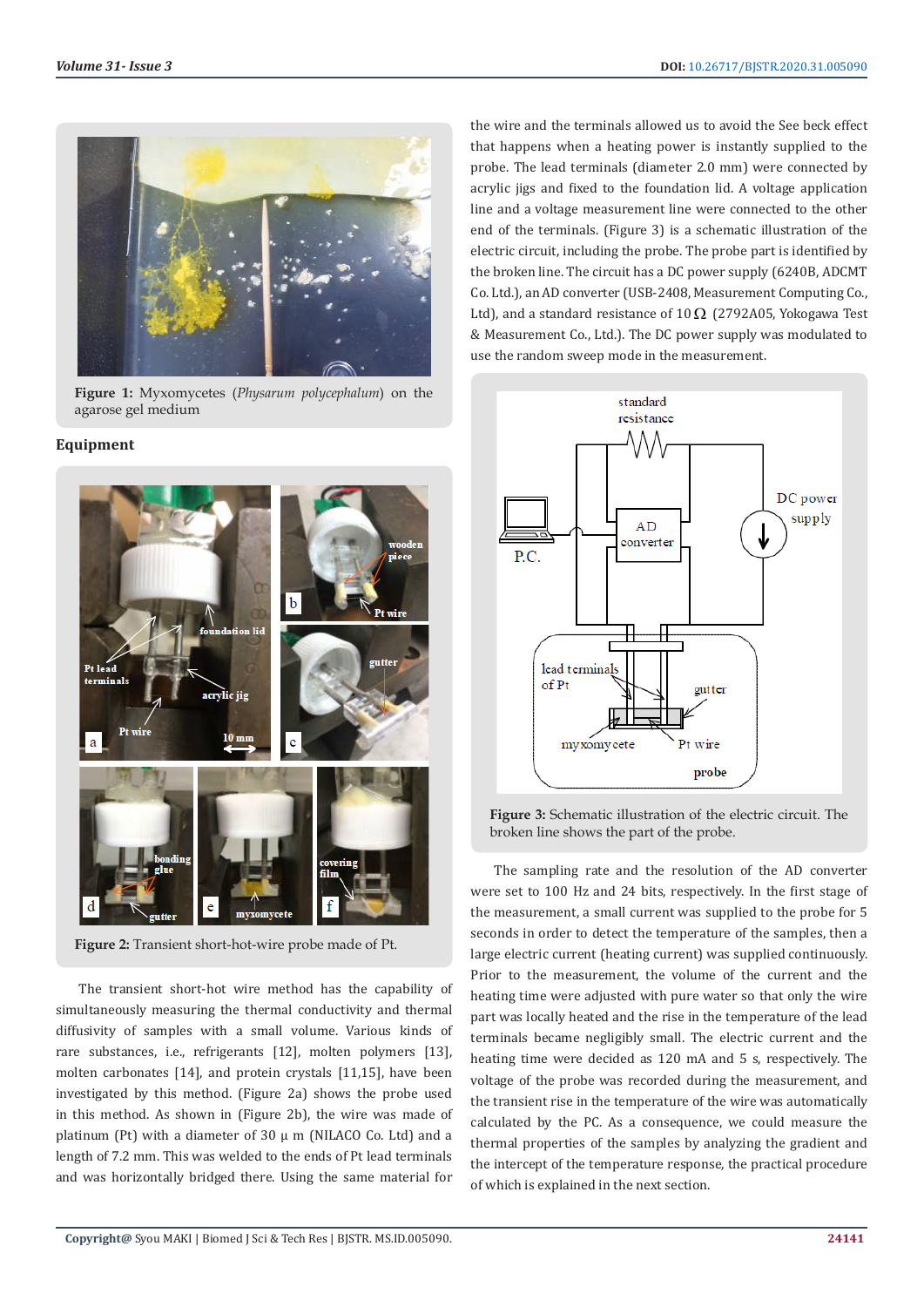# **Measuring Principal**

(Figure 4) shows the transient response rise in temperature of the wire  $(dT_w)$  when the heating current is supplied. The  $dT_{\mu}$  increases against the current-flow time (t) and is linearly approximated as follows:



**Figure 4:** The transient response of the rise in temperature of the wire when the heating current is instantly supplied.

# $dT_w = a \ln t + b.$  (1)

The logarithmic relationship between  $dT_w$  and t in Eq. 1 are theoretically presented by the principle by which the heat transfer from the axisymmetric heat source to the circumstance is provided by a logarithmic function with respect to radial distance [16]. The coefficient and the intercept b are experimentally determined by the use of the least-squares (LSQ) fitting of the response. One of the major technical advantages of the transient short-hot wire method is that numerical computation is jointly utilized to calibrate the mechanical constant. The calibration was conducted by using pure water. This measuring procedure has been described elsewhere [10,11,15]. Finally, the thermal conductivity  $(\lambda)$  (W/m ⋅ K)) and the thermal diffusivity (  $\alpha$  ) (m<sup>2</sup>/s) of the samples are obtained as follows.

$$
\lambda = q_v r_i^2 \frac{A}{a}, \ \alpha = r_i^2 \exp\left(\frac{b}{a} - \frac{B}{A}\right)
$$
 (2)

where, qv and ri, are the volumetric heat generation and the short-hot wire radius, respectively. Both A and B were the parameters decided by the numerical computation.

### **Experiments**

In order to contact the wire onto the *P. polycephalum*, we utilized a small " gutter" as shown in (Figures 2c & 2d). This was made of a polypropylene straw bisected in the axial direction and then horizontally fixed to the lead terminals with a bonding glue, as shown in (Figure 2D). The wire and the gutter were prevented from contacting each other by a small piece of wood that was inserted between the gutter and the terminals and which served as an insulating material, as shown in (Figure 2B). Owing to this improvement, the wire could be located in the center of the gutter. As to the LSQ fitting to obtain the a and b, the data range was set from 0.1 to 0.6 s, where the response became linear. The slime mold was utilized when it was active. On the day before the measurement, dried *P. polycephalum* was placed on an agarose gel and lightly sprayed with water to induce germination. It was then put in a darkroom with a constant temperature of 20°C. The *P. polycephalum* cultured on the gel vividly about 12 hours later. After it was carefully placed in the gutter (Figure 2e), it was completely covered with a film to keep it from drying (Figure 2f). Finally, the probe, represented the illustration by the part outlined with a broken line in (Figure 3), was installed in an incubator and kept at a steady temperature.

Measurements were conducted two times in order to confirm reproducibility. The first measurement shall be named as Exp.1, and the second one as Exp.2. Exp.1 was carried out by varying the temperature to 285.2, 293.2, and 300.2 K. Exp.2 was done at temperatures of 277.2, 285.2, 293.2, and 299.9 K. In both experiments, the measurements were independently performed 5 times at the same temperatures, with the intervals set to 3 minutes or more longer for each measurement.

### **Results**



**Figure 5:** Thermal properties of  $\lambda$  and  $\alpha$ .

- (A) Thermal conductivity,
- (B) Thermal diffusivity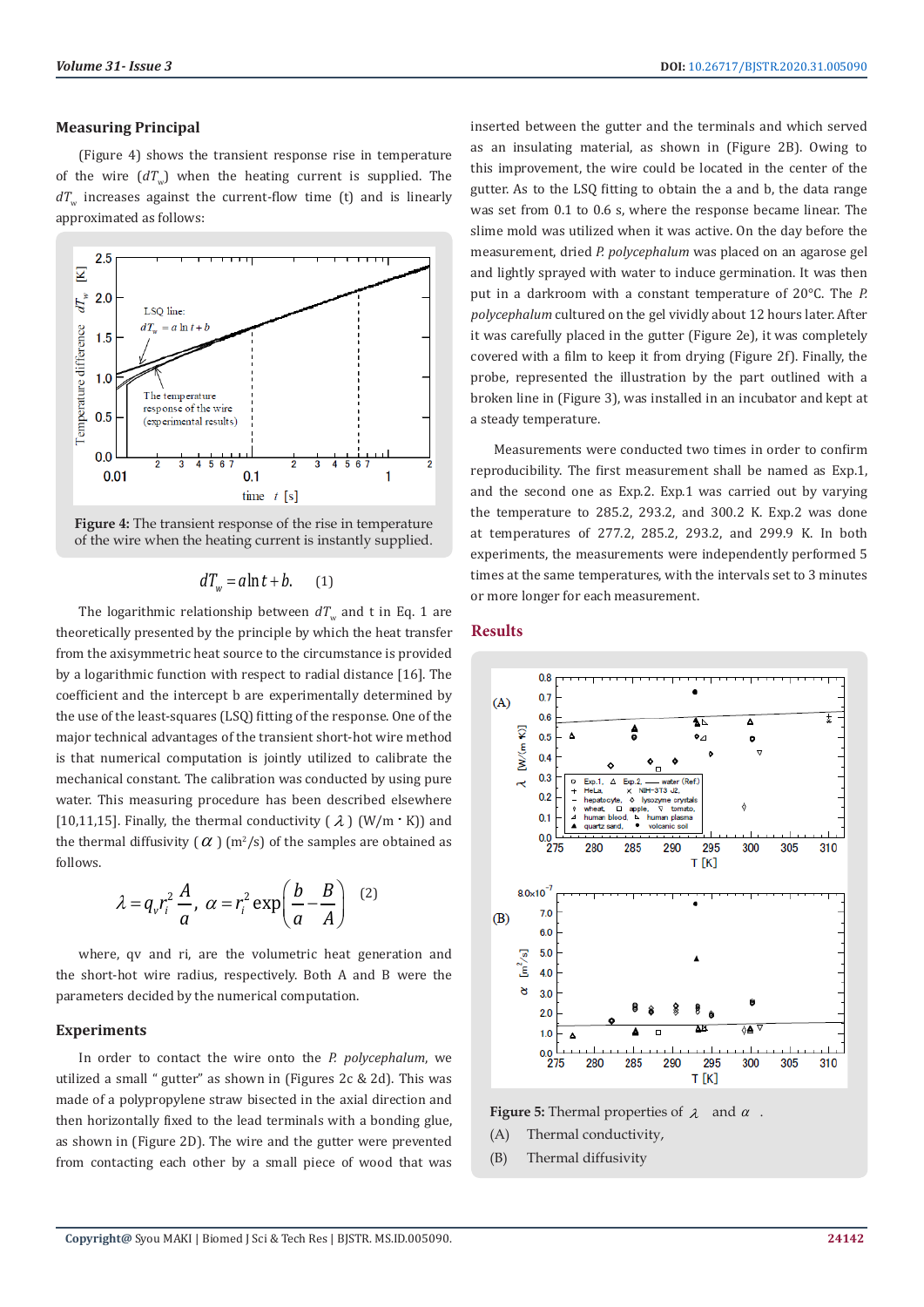All the results of  $\lambda$  and  $\alpha$  are exhibited in (Figures 5A & 5B). respectively. The data of Exp. 1 and Exp. 2 are shown by the circles (O) and the squares ( $\Delta$ ), respectively. The bold line indicates the reference data of water [17]. The averaged values and the coefficients of variation (C.V.) of Exp. 1 and Exp. 2 are summarized in (Table 1). The thermal conductivities of three kinds of biological cells of HeLa (0.604 W/( m ⋅ K), C.V. 0.83, crucifix), NIH-3T3 J2 (0.579 W/( m ⋅ K), C.V. 0.79, X cross), and hepatocyte cells (0.575 W/( m ⋅ K), C.V. 0.87, minus) are presented in (Figure 5A) as references [18], although the thermal diffusivity of these cells was not measured. In (Figure 5) we also exhibit the data of wheat at 299.15 K (spindle-shaped diamond) [19] apple at 288.15 K (square) [20], tomato at 301.15 K (inverted triangle) [21], human blood at 294 K (right off-centered triangle) [22], human plasma at 294 K (left off-centered triangle) [22], hen egg white lysozyme crystals (diamond) [15], quartz sand (filled triangle) [23], and volcanic soil (filled diamond) [24]. The percentage of water content of the wheat, apple, and tomato was 8.4, 84.7, and 92.3%, respectively. The data of the human blood and human plasma were measured with a thermistor.

**Table 1:** Summary of the results.

| Temperature (K) |        | $\lambda$ (W/(m.K)) |                       | $\alpha(m^2/s)$       |                       |
|-----------------|--------|---------------------|-----------------------|-----------------------|-----------------------|
|                 |        | Average             | C.V.                  | Average               | C.V.                  |
| Exp. 1          | 285.15 | 0.497               | $6.45 \times 10^{-3}$ | $2.25 \times 10^{-7}$ | $4.48 \times 10^{-2}$ |
|                 | 293.15 | 0.501               | $2.12 \times 10^{-3}$ | $2.20 \times 10^{-7}$ | $4.75 \times 10^{-2}$ |
|                 | 300.15 | 0.489               | $4.65 \times 10^{-3}$ | $2.48 \times 10^{-7}$ | $2.49 \times 10^{-2}$ |
| Exp. 2          | 277.15 | 0.505               | $4.27 \times 10^{-3}$ | $8.36 \times 10^{-8}$ | $3.16 \times 10^{-2}$ |
|                 | 285.15 | 0.539               | $7.87 \times 10^{-3}$ | $1.03 \times 10^{-7}$ | $4.24 \times 10^{-2}$ |
|                 | 293.2  | 0.565               | $4.02 \times 10^{-3}$ | $1.20 \times 10^{-7}$ | $2.82 \times 10^{-2}$ |
|                 | 299.9  | 0.572               | $3.12 \times 10^{-3}$ | $1.17 \times 10^{-7}$ | $2.85 \times 10^{-2}$ |

The data of the lysozyme crystals were measured by the transient short-hot wire method, and the measurement temperature was varied to 282.1, 287.2, 290.4, and 294.9 K. This measurement was realized by the technique of magneto Archimedes levitation [25,26], hence the crystals were orientated so that the c-axis became perpendicularly crossed to the axial direction of the wire. The  $\lambda$  of the quartz sand and volcanic soil was measured at 293 K, and other reports clarified that the densities  $\binom{\rho}{\rho}$  of quartz sand and volcanic soil at 293 K were  $1750$  and  $1160 \text{ kg/m}^3$ , respectively. Since the specific heat  $(C)$  of the quartz sand and the volcanic soil at 298 K are known to be 0.71 and 0.84 kJ/(kg ⋅ K), respectively, the  $\alpha$  of those at 293 K were approximated as  $4.68 \times 10^{-7}$  and  $7.40 \times$ 10<sup>-7</sup> m<sup>2</sup>/s, respectively, by using the relation of  $\alpha = \lambda / (\rho \cdot c)$ . The  $\lambda$  and  $\lambda$  of silica glass at 300 K are 1.38 W/( m ⋅ K) and 9.06 ×  $10^{-7}$  m<sup>2</sup>/s, respectively [27-29]. Hence, they are plotted outside the specific area of (Figure 5) The  $\lambda$  and  $\alpha$  of orange at 288.15 K were 0.415 W/( m ⋅ K) and  $1.26 \times 10^7$  m<sup>2</sup>/s, respectively [30]. Similarly, the  $\lambda$  and  $\alpha$  of grapefruit at 288.15 K were 0.398 W/( m ⋅ K) and  $1.21 \times 10^{-7}$  m<sup>2</sup>/s, respectively [30]. Since the properties of orange and grapefruit are almost equal to those of apple, we did not exhibit them in (Figure 5).

#### **Discussion**

From the relationships between the measurement properties of the slime mold and other substances, the data of the slime mold were plotted close to those of human blood and human plasma. The thermal conductivities of three kinds of biological cells were located at almost the same points as the extrapolated data of the slime mold. The data of the slime mold and these cells were similar in the point that the values of thermal conductivity were slightly smaller than that of water. In the measurement accuracy, the C.V. of slim molds became much smaller than those of three kinds of biological cells. This indicates that the transient short-hot wire method is suitable for detecting the thermal properties of microbial tissues such as slime molds. Temperature dependence of  $\lambda$  and  $\alpha$  of slime molds was not found clearly although the data series of them were slightly varied as similar to those of water. The thermal conductivity of the slime mold was between the data of water and other biological data (lysozyme crystals, tomato, and apple), while the properties of the inorganic substance of volcanic soil differed widely from the organic ones. This suggests that when the slime molds move on the ground the effect of heat transfer on the ground is different from that on an organic substance. This may reflect why slime molds prefer to inhabit fallen leaves and bare trees. In other words, thermophysical properties may affect on the behavior of microorganisms such as slime molds.

### **Conclusion**

In summary, we found that the thermal properties of slime mold are close to those of water; in particular, the thermal conductivity is similar to that of biological materials (cells, human blood and plasma), and is slightly different from some kinds of organic materials (lysozyme crystals, wheat, apple, and tomato), and is evidently different from inorganic substances (sand and soil). The quantitative data we detected will be useful for the future studies on slime molds' behavior, if they would be affected by the thermal properties. The measurement of thermal property will be the first step to progress a biometeorological approach not only of slime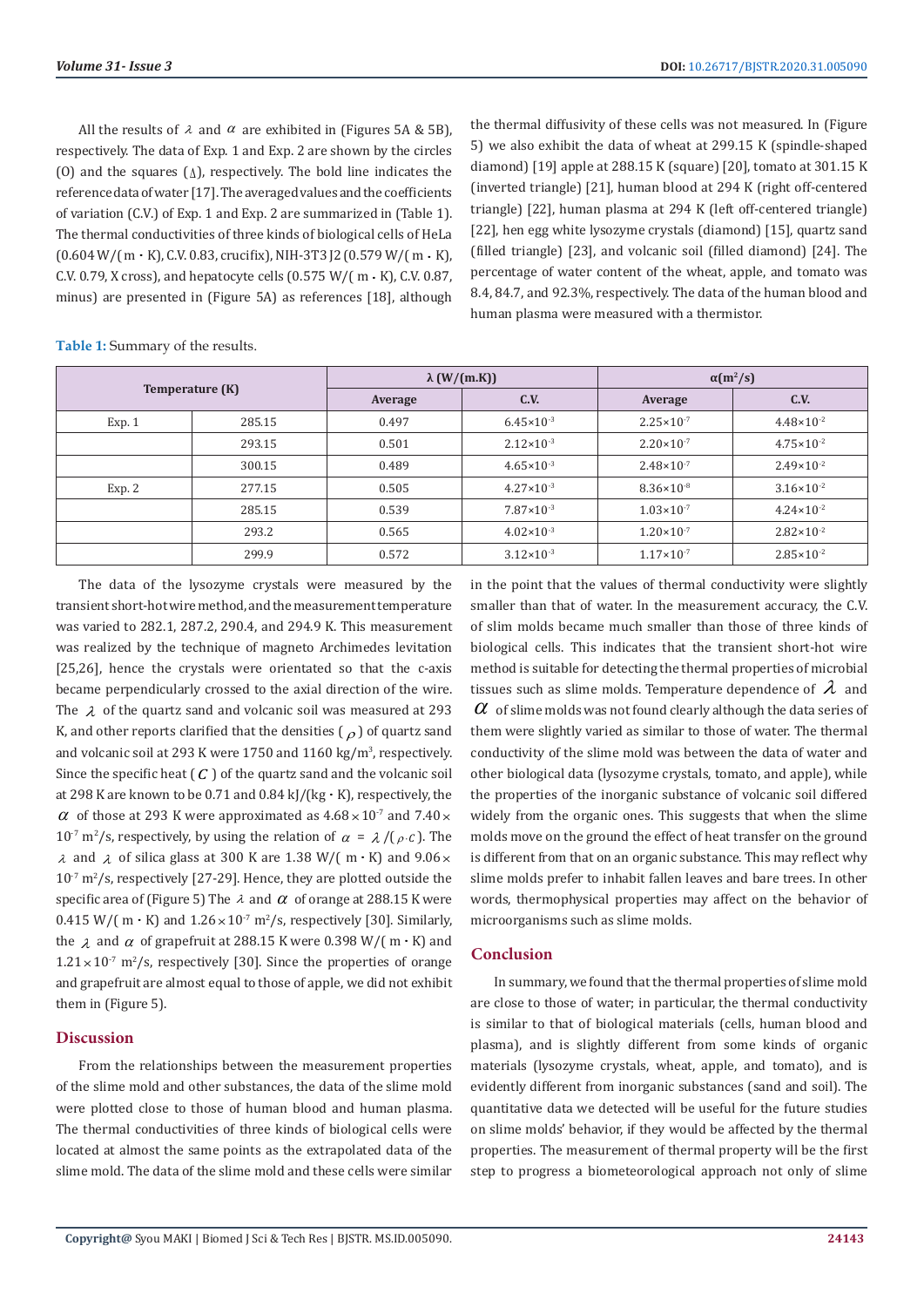molds, but also in the field of fungal biology.

#### **Acknowledgement**

We received valuable advice from Prof. Yoshifumi Tanimoto. We would like to express our deepest gratitude for all this support.

#### **Funding**

This research was funded by many grants of MEXT/JSPS, KAKENHI (grant number JP15K04669, JP17K06215, JP17K14612, JP20K04335), and the Science Research Promotion Fund (2018), and the Promotion and Mutual Aid Corporation for Private Schools of Japan.

#### **References**

- 1. Kamiya N (1940) The control of protoplasmic streaming. Science 92: 462-463.
- 2. Bonner JT, Clarke WW Jr, Neely CL Jr, Slifkin MK (1950) The orientation to light and the extremely sensitive orientation to temperature gradients in the slime mold Dictyostelium discoideum. J Cell Comp Physiol 36: 149-158.
- 3. Miller DM, Anderson JD, Abbot BC (1968) Potentials and ionic exchange in slime mold plasmodia, Comparative Biochem. Physiol 27(3): 633-646.
- 4. Tero A, Kobayashi R, Nakagaki T (2007) A mathematical model for adaptive transport network in path finding by true slime mold. J Theore Biol 244(4): 553-564.
- 5. Tanaka Y, Nakagaki T (2011) Cellular computation realizing intelligence of slime mold Physarum Polycephalum. J Comput Theore Nanosci 8(3): 383-390.
- 6. Tso WW, Mansour TE (1975) Thermotaxis in a slime mold, Physarum polycephalum. Behavioral Biology 14 (4): 499-504.
- 7. Poff KL, Skokut M (1977) Thermotaxis by pseudoplasmodia of Dictyostelium discoideum. Proc Natl Acad Sci 74: 2007-2010.
- 8. Whitaker BD, Poff KL (1980) Thermal adaptation of thermosensing and negative thermotaxis in Dictyostelium. Exp Cell Res 128: 87-93.
- 9. Dusenbery DB (1988) Avoided temperature leads to the surface: Computer modeling of slime mold and nematode thermotaxis. Behavi Ecol Sociobiol 22: 219-223.
- 10. Fujii M, Zhang X, Imaishi N, Fujiwara S, Sakamoto T (1997) Simultaneous measurements of thermal conductivity and thermal diffusivity of liquids under microgravity conditions. Int J Thermophys 18: 327-339.
- 11. Fujiwara S, Maki S, Maekawa R, Tanaka S, Hagiwara M (2017) Measurements of thermal conductivity and thermal diffusivity of hen egg-white lysozyme crystals and its solution using the transient short hot wire method. Int J Thermophys 38 (8): 123.
- 12. Tomimura T, Maki S, Zhang X, Fujii M (2004) Measurements of thermal conductivity and thermal diffusivity of alternative refrigerants in liquid phase with a transient short-hot-wire method. Heat Transf Asian Res 33 (8): 540-552.
- 13. Zhang X, Mikeda S, Wicaksono H, Fujiwara S, Fujii M (2001) Measurements of thermal conductivity and thermal diffusivity of polymers. Proc. of the 6th Asian Thermophysical Properties Conference, Guwahati, India, 1: 36- 40.
- 14. Zhang X, Wicaksono H, Fujiwara S, Fujii M (2002) Accurate measurements of thermal conductivity and thermal diffusivity of molten carbonates. High Temp High Pressu 34: 617-625.
- 15. Maki S, Fujiwara S, Tanaka S, Erzalia E, Mizuki Kato, et al. (2020) Temperature dependence and anisotropic effects in the thermal properties of hen egg-white lysozyme crystals. Symmetry 12 (8): 12081279.
- 16. JP Holman (1992) Heat transfer (7<sup>th</sup> Edn.)., McGraw-Hill, London.
- 17. (2008) Japan Society of Thermophysical Properties. Thermophysical Properties Handbook. p. 72-75.
- 18. Park BK, Yi N, Park J, Kim D, (2013) Thermal conductivity of single biological cells and relation with cell viability. Appl Physs Lett. 102: 203702.
- 19. Babbit JD, (1945) The thermal properties of wheat in bulk. Canadian J Res Sec F 23: 388-401.
- 20. Bennett AH, Chance, WG, Cubbedge RH (1969) Heat transfer properties and characteristics of Appalachian area Red Delicious apples. ASHRAE Trans 75(2): 133.
- 21. Chevalie D, Le Bail A, Ghoul M (2000) Freezing and ice crystals formed in a cylindrical food model: Part I. Freezing at atmospheric pressure. Journal of Food Engineering 46: 277-285.
- 22. Balasubramaniam TA, Bowman HF (1977) Thermal conductivity and thermal diffusivity of biomaterials: A simultaneous measurement technique. J Biomechanical Engineering-Transactions of the ASME 99(3): 148-154.
- 23. (2008) Japan Society of Thermophysical Properties. "Thermophysical Properties Handbook". pp. 579.
- 24. (2008) Japan Society of Thermophysical Properties. "Thermophysical Properties Handbook". pp. 579.
- 25. Ikezoe Y, Hirota N, Nakagawa J, Kitazawa K (1998) Making water levitate. Nature 393: 749-750.
- 26. Maki S, Oda Y, Ataka M (2004) High-quality crystallization of lysozyme by magneto-Archimedes levitation in a superconducting magnet. J Cryst Growth 261: 557-565.
- 27. Touloukian YS, De Witt DP (1970) Thermophysical Properties of Matter 2, Thermal conductivity. Nonmetallic solids, Plenum.
- 28. Touloukian YS, De Witt DP (1970) Thermophysical properties of M atter 5, Specific heat, Nonmetallic solids, Plenum.
- 29. Chase MW, Davies CA, Downey JR, Frurip DJ, M cDonald RA, et al. (1985) JANAF Thermochemical Tables (3<sup>rd</sup> Edn.)., Journal of Physical and Chemical Reference Data vol 14 Supplement.
- 30. Gane R (1936) The thermal conductivity of the tissue of fruits. Annual Report of the Food Investigation Board 5: 211-212.